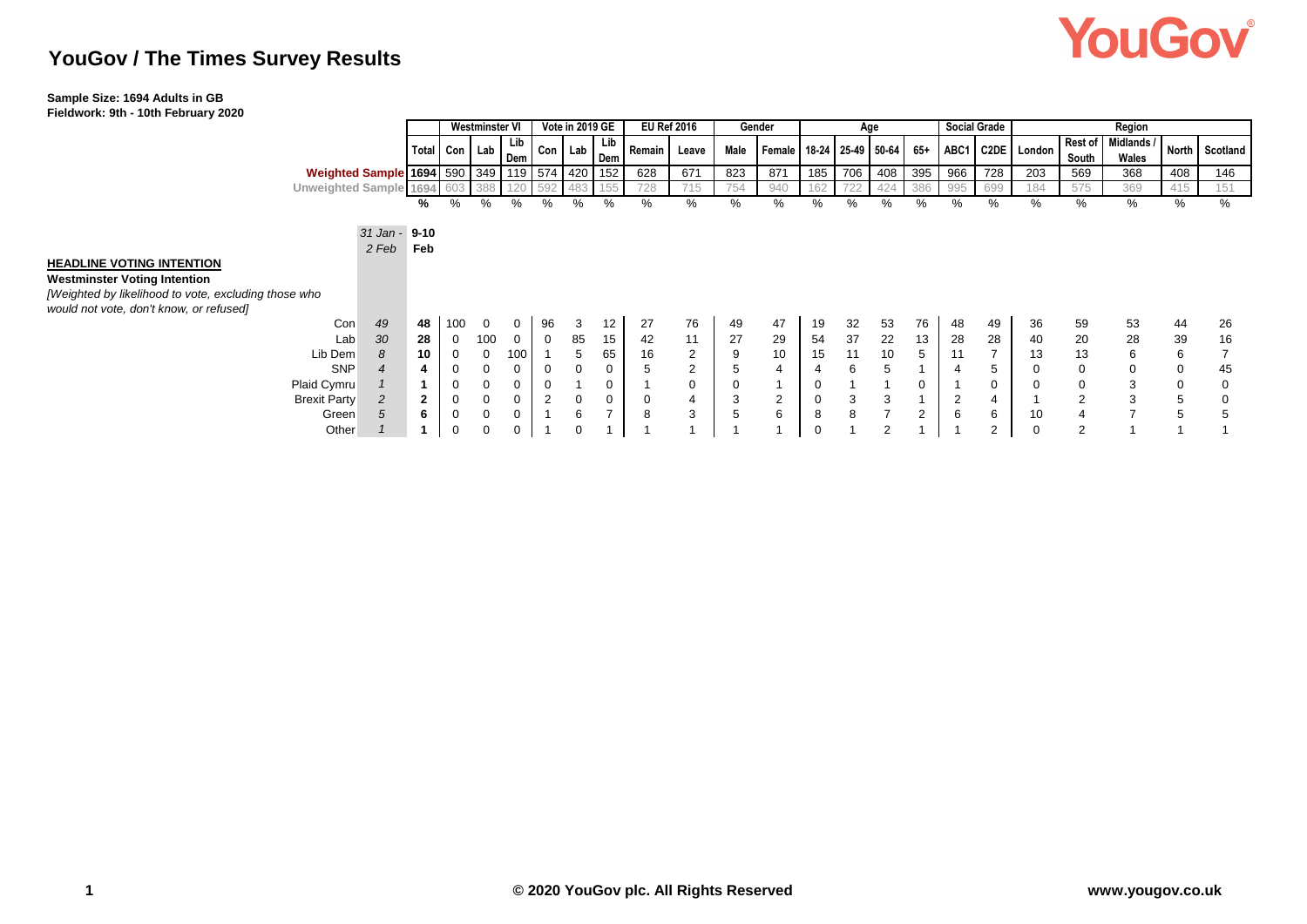# YouGov®

#### **Sample Size: 1694 Adults in GB Fieldwork: 9th - 10th February 2020**

|                                                                                                                                                 |                |                |                  | <b>Westminster VI</b>   |                |                         | Vote in 2019 GE |                |                | <b>EU Ref 2016</b> |                | Gender                   |                |                | Age                       |                         |                | <b>Social Grade</b> |             |                  | Region                   |                |                         |
|-------------------------------------------------------------------------------------------------------------------------------------------------|----------------|----------------|------------------|-------------------------|----------------|-------------------------|-----------------|----------------|----------------|--------------------|----------------|--------------------------|----------------|----------------|---------------------------|-------------------------|----------------|---------------------|-------------|------------------|--------------------------|----------------|-------------------------|
|                                                                                                                                                 |                | Total Con      |                  | Lab                     | Lib<br>Dem     | Con                     | Lab             | Lib<br>Dem     | Remain         | Leave              | Male           | Female 18-24 25-49 50-64 |                |                |                           | $65+$                   | ABC1           |                     | C2DE London | Rest of<br>South | <b>Midlands</b><br>Wales |                | North Scotland          |
| Weighted Sample 1694 590                                                                                                                        |                |                |                  | 349                     |                | 119 574 420             |                 | 152            | 628            | 671                | 823            | 871                      | 185            | 706            | 408                       | 395                     | 966            | 728                 | 203         | 569              | 368                      | 408            | 146                     |
| <b>Unweighted Sample 1694</b>                                                                                                                   |                |                | 603              | 388                     | 120            | 592                     | 483             | 155            | 728            | 715                | 754            | 940                      | 162            | 722            | 424                       | 386                     | 995            | 699                 | 184         | 575              | 369                      | 415            | 151                     |
|                                                                                                                                                 |                | %              | %                | %                       | %              | %                       | %               | $\frac{0}{0}$  | %              | %                  | $\%$           | %                        | %              | %              | %                         | %                       | %              | %                   | %           | %                | %                        | %              | $\frac{9}{6}$           |
|                                                                                                                                                 |                |                |                  |                         |                |                         |                 |                |                |                    |                |                          |                |                |                           |                         |                |                     |             |                  |                          |                |                         |
|                                                                                                                                                 | $31$ Jan -     | $9 - 10$       |                  |                         |                |                         |                 |                |                |                    |                |                          |                |                |                           |                         |                |                     |             |                  |                          |                |                         |
|                                                                                                                                                 | 2 Feb          | Feb            |                  |                         |                |                         |                 |                |                |                    |                |                          |                |                |                           |                         |                |                     |             |                  |                          |                |                         |
| If there were a general election held tomorrow, which                                                                                           |                |                |                  |                         |                |                         |                 |                |                |                    |                |                          |                |                |                           |                         |                |                     |             |                  |                          |                |                         |
| party would you vote for?                                                                                                                       |                |                |                  |                         |                |                         |                 |                |                |                    |                |                          |                |                |                           |                         |                |                     |             |                  |                          |                |                         |
| Conservative                                                                                                                                    | 35             | 35             | 100              | 0                       | 0              | 88                      | $\overline{2}$  | 9              | 21             | 60                 | 37             | 33                       | 15             | 21             | 42                        | 62                      | 37             | 32                  | 28          | 44               | 36                       | 30             | 20                      |
| Labour                                                                                                                                          | 21             | 21             | $\mathbf 0$      | 100                     | 0              | $\boldsymbol{0}$        | 69              | 12             | 34             | $\boldsymbol{9}$   | 20             | 21                       | 34             | 25             | 17                        | 11                      | 22             | 19                  | 30          | 14               | 19                       | 29             | 12                      |
| <b>Liberal Democrat</b>                                                                                                                         | 6              | $\overline{7}$ | $\mathbf 0$      | $\mathbf 0$             | 100            | $\overline{1}$          | 4               | 51             | 13             | $\mathbf{1}$       | 7              | $\overline{7}$           | 10             | 8              | 8                         | 4                       | 8              | 5                   | 10          | 10               | 4                        | 5              | $\,6\,$                 |
| Scottish National Party (SNP)                                                                                                                   | 3              | 3              | $\mathbf 0$      | $\mathbf 0$             | 0              | $\mathbf 0$             | 0               | $\mathbf 0$    | $\overline{4}$ | $\overline{2}$     | 3              | 3                        | 3              | 4              | $\overline{4}$            | $\mathbf{1}$            | 3              | 3                   | $\Omega$    | $\mathbf 0$      | 0                        | 0              | 35                      |
| Plaid Cymru                                                                                                                                     | $\overline{O}$ | $\bf{0}$       | $\mathbf 0$      | $\mathbf 0$             | 0              | $\mathbf 0$             |                 | 0              | $\mathbf{1}$   | $\mathbf 0$        | $\mathbf 0$    | $\overline{1}$           | 0              |                | $\overline{1}$            | $\mathbf 0$             |                | $\mathbf 0$         | $\Omega$    | $\mathbf 0$      | $\sqrt{2}$               | $\mathbf 0$    | $\pmb{0}$               |
| <b>Brexit Party</b>                                                                                                                             | $\overline{c}$ | $\mathbf{2}$   | $\mathbf 0$      | $\mathbf 0$             | 0              | $\overline{c}$          | 0               | 0              | $\mathbf 0$    | 3                  | $\overline{2}$ |                          | 0              | 3              | $\sqrt{2}$                |                         |                | 3                   |             | $\overline{1}$   | $\boldsymbol{2}$         | 4              | $\pmb{0}$               |
| Green                                                                                                                                           | $\overline{4}$ | 4              | $\mathbf 0$      | $\mathbf 0$             | 0              | $\overline{1}$          | 5               | 6              | 6              | 3                  | $\overline{4}$ | $\overline{4}$           | 5              | 5              | $\,6$                     |                         | 5              | $\overline{4}$      |             | 3                | 5                        | $\overline{4}$ | $\overline{4}$          |
| Some other party                                                                                                                                | $\mathbf{1}$   | $\mathbf{1}$   | $\mathbf 0$      | $\mathbf 0$             | 0              | $\overline{1}$          | $\mathbf 0$     | $\overline{1}$ | $\mathbf{1}$   | $\mathbf{1}$       |                |                          | 0              | $\mathbf{1}$   | $\overline{1}$            | $\overline{1}$          |                | $\mathbf{1}$        | $\mathbf 0$ | $\overline{1}$   |                          |                | $\overline{1}$          |
| Would not vote                                                                                                                                  | 11             | 10             | $\boldsymbol{0}$ | $\mathbf 0$             | 0              | $\mathbf 0$             | $\overline{2}$  | $\overline{1}$ | $\overline{4}$ | 5                  | 12             | 8                        | 6              | 16             | 6                         | $\overline{7}$          | $\overline{7}$ | 14                  | 6           | 9                | 14                       | 12             | $\boldsymbol{7}$        |
| Don't know                                                                                                                                      | 14             | 14             | $\mathbf 0$      | $\boldsymbol{0}$        | 0              | $\overline{7}$          | 16              | 17             | 15             | 13                 | 11             | 18                       | 18             | 15             | 15                        | 9                       | 13             | 16                  | 12          | 15               | 14                       | 15             | 13                      |
| Refused                                                                                                                                         | 3              | $\mathbf{2}$   | $\mathbf 0$      | $\overline{0}$          | 0              | $\overline{\mathbf{1}}$ |                 | $\overline{2}$ | $\overline{2}$ | $\overline{2}$     | 3              | $\overline{2}$           | 9              | 3              | $\mathbf 0$               |                         | 3              | $\overline{2}$      | 6           | 2                | 3                        | 2              | $\mathbf{1}$            |
|                                                                                                                                                 |                |                |                  |                         |                |                         |                 |                |                |                    |                |                          |                |                |                           |                         |                |                     |             |                  |                          |                |                         |
| On a scale of 0 (certain NOT to vote) to 10 (absolutely<br>certain to vote), how likely would you be to vote in a<br>general election tomorrow? |                |                |                  |                         |                |                         |                 |                |                |                    |                |                          |                |                |                           |                         |                |                     |             |                  |                          |                |                         |
| 0 - Certain NOT to vote                                                                                                                         | 9              | 9              |                  |                         | $\mathbf 1$    | 0                       |                 | 0              | 2              | 5                  | 11             | 8                        | 10             | 14             | 5                         | 5                       | 5              | 15                  | 6           | 9                | 11                       | 12             | 7                       |
|                                                                                                                                                 | $\overline{1}$ | $\mathbf{1}$   | $\overline{0}$   |                         | 0              | $\mathbf 0$             | 0               | 0              | $\overline{1}$ | $\mathbf 0$        | $\overline{2}$ | -1                       | $\overline{c}$ | $\overline{1}$ | $\overline{1}$            | $\mathbf{1}$            | $\sqrt{2}$     | $\mathbf{1}$        |             | $\overline{1}$   |                          | $\overline{2}$ | $\overline{1}$          |
|                                                                                                                                                 | $\overline{1}$ | $\mathbf{1}$   | $\mathbf 0$      | $\overline{1}$          | 0              | $\mathbf 0$             | $\overline{1}$  | $\mathbf 0$    | $\overline{1}$ | $\mathbf{1}$       | $\overline{1}$ | $\overline{2}$           | $\mathbf{1}$   | 3              | 0                         | $\mathbf{1}$            | $\mathbf{1}$   | $\overline{2}$      | $\mathbf 0$ | $\overline{2}$   | $\overline{c}$           | $\mathbf 1$    | 3                       |
| 3                                                                                                                                               | $\overline{c}$ | $\mathbf{1}$   | $\overline{1}$   |                         | $\overline{2}$ | $\overline{1}$          | $\overline{2}$  | $\mathbf{1}$   | $\mathbf{1}$   | $\mathbf{1}$       |                | $\overline{1}$           | 4              | $\overline{2}$ |                           | $\mathbf{1}$            |                | $\overline{2}$      | 3           | $\overline{1}$   |                          | 2              | $\overline{\mathbf{c}}$ |
|                                                                                                                                                 | $\overline{1}$ | $\mathbf{2}$   | -1               |                         | 0              | $\pmb{0}$               | $\overline{c}$  | $\overline{1}$ | $\mathbf{1}$   | $\overline{2}$     |                | 3                        | 3              | $\sqrt{2}$     | $\boldsymbol{2}$          | $\overline{\mathbf{c}}$ | $\sqrt{2}$     | $\overline{2}$      | 3           | $\overline{1}$   |                          | $\overline{4}$ | $\mathsf 3$             |
|                                                                                                                                                 | 6              | 5              | $\overline{2}$   | $\overline{\mathbf{c}}$ | $\mathbf{1}$   | $\overline{2}$          | 3               | $\overline{4}$ | 3              | 3                  | 5              | $\overline{4}$           | 12             | $\sqrt{5}$     | $\ensuremath{\mathsf{3}}$ | $\overline{2}$          | $\overline{4}$ | 6                   | 5           | $\,6\,$          | $\overline{4}$           | 5              | $\mathsf 3$             |
|                                                                                                                                                 | $\overline{c}$ | $\mathbf{3}$   | $\overline{1}$   | $\overline{c}$          | 6              | $\overline{1}$          | $\overline{c}$  | $\overline{1}$ | $\overline{1}$ | 3                  | 3              | $\overline{c}$           | $\overline{5}$ | $\overline{4}$ | $\sqrt{2}$                | $\mathbf{1}$            | 3              | 3                   |             | $\sqrt{2}$       | $\overline{4}$           | 3              | $\sqrt{3}$              |
|                                                                                                                                                 | $\overline{4}$ | 4              | 3                | $\overline{4}$          | 4              | $\overline{2}$          | 4               | 3              | 3              | 4                  | 5              | $\overline{2}$           | 6              | $\overline{4}$ | $\ensuremath{\mathsf{3}}$ | 2                       | 3              | $\overline{4}$      | 3           | $\sqrt{3}$       |                          | $\overline{4}$ | $\overline{1}$          |
|                                                                                                                                                 | $\sqrt{5}$     | 6              | 9                | 5                       | 8              | 9                       | 6               | 5              | $\overline{7}$ | 6                  | 6              | 6                        | 11             | 6              | $\overline{7}$            | 5                       | $\overline{7}$ | 5                   | 8           | $\overline{7}$   | 6                        | 6              | $\overline{4}$          |
| 9                                                                                                                                               | $\overline{7}$ | 8              | g                | 11                      | 5              | 9                       | 9               | 11             | 8              | 8                  | 8              | $\overline{7}$           | 5              | 8              | $\boldsymbol{9}$          | 6                       | $\overline{7}$ | 8                   | 10          | $\bf 8$          | $\overline{7}$           | $\overline{7}$ | $\,6\,$                 |
| 10 - Absolutely certain to vote                                                                                                                 | 61             | 59             | 73               | 71                      | 72             | 75                      | 68              | 76             | 72             | 67                 | 56             | 62                       | 40             | 51             | 68                        | 74                      | 65             | 52                  | 62          | 61               | 59                       | 53             | 67                      |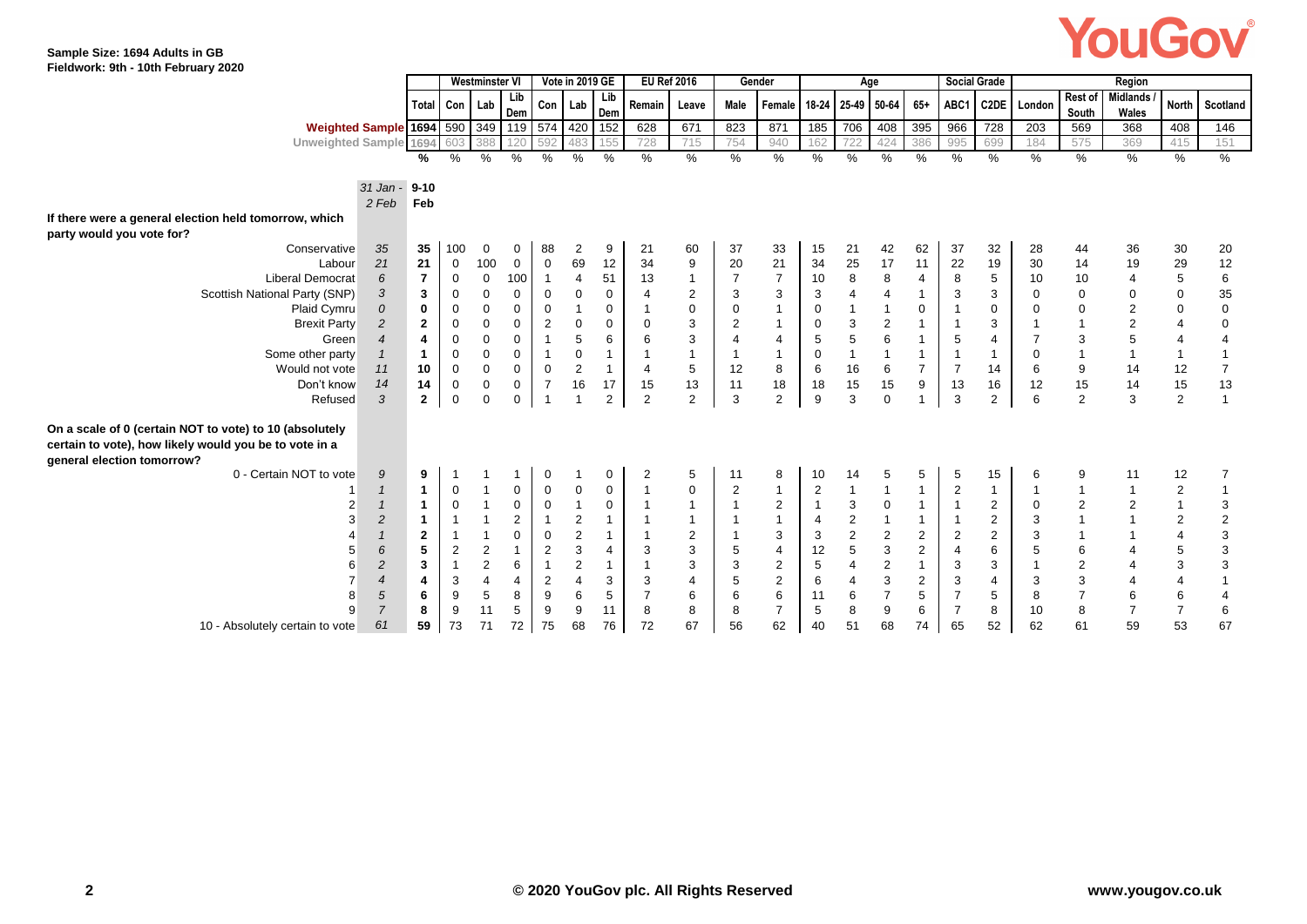## YouGov®

#### **Sample Size: 1694 Adults in GB Fieldwork: 9th - 10th February 2020**

|                                                           |              |                | <b>Westminster VI</b> |             |                           | Vote in 2019 GE |                | <b>EU Ref 2016</b> |                | Gender         |                |                   |                | Age            |                |                           | <b>Social Grade</b> |                         |                | Region          |                |                |
|-----------------------------------------------------------|--------------|----------------|-----------------------|-------------|---------------------------|-----------------|----------------|--------------------|----------------|----------------|----------------|-------------------|----------------|----------------|----------------|---------------------------|---------------------|-------------------------|----------------|-----------------|----------------|----------------|
|                                                           | Total        | Con            | Lab                   | Lib         | Con                       | Lab             | Lib            | Remain             | Leave          | Male           | Female         | 18-24 25-49 50-64 |                |                | $65+$          | ABC1                      | C2DE                | London                  | Rest of        | <b>Midlands</b> | <b>North</b>   | Scotland       |
| Weighted Sample 1694 590                                  |              |                | 349                   | Dem<br>119  | 574                       | 420 152         | Dem            | 628                | 671            | 823            | 871            | 185               | 706            | 408            | 395            | 966                       | 728                 | 203                     | South<br>569   | Wales<br>368    | 408            | 146            |
| Unweighted Sample 1694                                    |              |                | 388                   |             |                           | 483             |                | 728                | 715            | 754            | 940            | 162               |                | 424            | 386            | 995                       | 699                 | 184                     | 575            | 369             | 415            | 151            |
|                                                           | %            | $\%$           | $\%$                  | %           | %                         | %               | $\%$           | $\%$               | $\%$           | %              | $\%$           | %                 | $\%$           | %              | %              | $\%$                      | %                   | %                       | %              | %               | %              | %              |
|                                                           |              |                |                       |             |                           |                 |                |                    |                |                |                |                   |                |                |                |                           |                     |                         |                |                 |                |                |
| $31$ Jan -                                                | $9 - 10$     |                |                       |             |                           |                 |                |                    |                |                |                |                   |                |                |                |                           |                     |                         |                |                 |                |                |
| 2 Feb                                                     | Feb          |                |                       |             |                           |                 |                |                    |                |                |                |                   |                |                |                |                           |                     |                         |                |                 |                |                |
| Which of the following do you think are the most          |              |                |                       |             |                           |                 |                |                    |                |                |                |                   |                |                |                |                           |                     |                         |                |                 |                |                |
| important issues facing the country at this time?         |              |                |                       |             |                           |                 |                |                    |                |                |                |                   |                |                |                |                           |                     |                         |                |                 |                |                |
| Please tick up to three.                                  |              |                |                       |             |                           |                 |                |                    |                |                |                |                   |                |                |                |                           |                     |                         |                |                 |                |                |
| 44<br>Health                                              | 44           | 41             | 53                    | 44          | 41                        | 54              | 49             | 53                 | 40             | 37             | 50             | 40                | 41             | 45             | 48             | 44                        | 42                  | 36                      | 42             | 50              | 43             | 44             |
| Britain leaving the EU<br>43                              | 43           | 48             | 42                    | 55          | 48                        | 43              | 56             | 48                 | 41             | 43             | 42             | 43                | 40             | 47             | 43             | 47                        | 37                  | 48                      | 45             | 41              | 38             | 46             |
| The environment<br>28                                     | 30           | 21             | 39                    | 44          | 21                        | 43              | 43             | 41                 | 20             | 28             | 31             | 41                | 33             | 26             | 22             | 33                        | 26                  | 35                      | 34             | 26              | 25             | 28             |
| Crime<br>26                                               | 27           | 36             | 22                    | 12          | 36                        | 21              | 16             | 19                 | 34             | 26             | 27             | 16                | 27             | 26             | 31             | 25                        | 28                  | 39                      | 25             | 26              | 28             | 15             |
| 27<br>The economy                                         | 26           | 31             | 24                    | 34          | 30                        | 23              | 35             | 30                 | 25             | 28             | 24             | 18                | 23             | 30             | 29             | 29                        | 22                  | 26                      | 24             | 30              | 24             | 28             |
| Immigration & Asylum<br>21                                | 23           | 38             | 9                     | 8           | 39                        | 9               | 8              | $\overline{7}$     | 41             | 22             | 24             | 10                | 18             | 27             | 36             | 21                        | 26                  | 18                      | 24             | 24              | 25             | 19             |
| 16<br>Housing                                             | 16           | 12             | 24                    | 15          | 11                        | 25              | 11             | 18                 | 14             | 17             | 15             | 18                | 19             | 16             | 11             | 14                        | 19                  | 26                      | 16             | 13              | 14             | 16             |
| Welfare benefits<br>11                                    | 13           | 9              | 18                    | 11          | 9                         | 16              | 12             | 14                 | 12             | 11             | 14             | 10                | 13             | 14             | 12             | 11                        | 16                  | 12                      | 12             | 10              | 14             | 19             |
| 15<br>Education                                           | 12           | 8              | 16                    | 26          | 8                         | 16              | 21             | 17                 | 8              | 12             | 13             | 18                | 14             | 10             | 9              | 14                        | 10                  | 8                       | 14             | 13              | 12             | 14             |
| 12<br>Defence and security                                | 12           | 20             | 5                     | 6           | 20                        | 5               | 9              | 9                  | 19             | 12             | 12             | $\overline{4}$    | $\overline{7}$ | 15             | 23             | 10                        | 15                  | 11                      | 12             | 12              | 13             | 13             |
| 8<br>Pensions                                             | 6            | 8              | 5                     | $\,$ 5 $\,$ | $\overline{7}$            | $\mathbf 5$     | $\overline{4}$ | 6                  | 8              | 6              | $\overline{7}$ | $\mathbf 1$       | $\overline{4}$ | 9              | 10             | 5                         | 9                   | 5                       | $\overline{7}$ | 8               | 6              | 5              |
| 5<br>Tax                                                  | $\sqrt{5}$   | $\overline{4}$ | 4                     | 5           | $\ensuremath{\mathsf{3}}$ | $\mathbf 5$     | $\overline{2}$ | 3                  | 6              | 5              | $\overline{4}$ | $\overline{4}$    | $\overline{7}$ | 3              | $\overline{2}$ | 5                         | 4                   | 5                       | $\overline{4}$ | 3               | 6              | 5              |
| Family life & childcare<br>$\overline{4}$                 | 5            | 3              | 9                     | 5           | $\sqrt{3}$                | 6               | 6              | 5                  | 5              | 4              | 6              | 4                 | $\overline{7}$ | 3              | 4              | $\,$ 5 $\,$               | 5                   | $\overline{\mathbf{c}}$ | 6              |                 | 6              | $\overline{7}$ |
| 6<br>Transport                                            | 5            | $\sqrt{5}$     | 5                     | 8           | $\,$ 5 $\,$               | $\mathbf 5$     | 5              | 5                  | 5              | 6              | 3              | 5                 | $\overline{4}$ | $\overline{4}$ | 6              | 6                         | 3                   | $\overline{7}$          | $\sqrt{5}$     | 5               | $\overline{4}$ | $\mathbf 2$    |
| None of these<br>$\mathbf{1}$                             | $\mathbf{1}$ | $\mathbf 0$    | $\mathbf{1}$          | 0           | $\pmb{0}$                 | $\mathbf 0$     | $\mathbf{1}$   | $\mathbf{1}$       | $\mathbf{1}$   | $\overline{2}$ | $\mathbf{1}$   | 3                 | $\mathbf{1}$   | $\mathbf{1}$   | $\mathbf{1}$   | $\overline{1}$            | $\mathbf{1}$        | $\mathbf{1}$            | $\overline{1}$ | $\overline{0}$  | $\overline{c}$ | $\sqrt{2}$     |
| Don't know<br>$\overline{4}$                              | 4            | $\overline{1}$ |                       | 1           | $\overline{1}$            | $\mathbf{1}$    | $\overline{2}$ | $\overline{2}$     | $\overline{2}$ | $\overline{4}$ | 4              | 13                | 5              | 3              | $\mathbf 0$    | $\ensuremath{\mathsf{3}}$ | 5                   | 3                       | 3              |                 | 5              | 5              |
| How well or badly do you think the government are         |              |                |                       |             |                           |                 |                |                    |                |                |                |                   |                |                |                |                           |                     |                         |                |                 |                |                |
| doing at handling Britain's exit from the European        |              |                |                       |             |                           |                 |                |                    |                |                |                |                   |                |                |                |                           |                     |                         |                |                 |                |                |
| Union?                                                    |              |                |                       |             |                           |                 |                |                    |                |                |                |                   |                |                |                |                           |                     |                         |                |                 |                |                |
| 11<br>Very well                                           | 9            | 23             |                       | 0           | 22                        | $\overline{c}$  | $\mathbf 0$    | 3                  | 18             | 10             | 9              | $\overline{2}$    | 5              | 12             | 17             | 9                         | 9                   | 5                       | 10             | 12              | 9              | $\overline{4}$ |
| Fairly well<br>31                                         | 32           | 64             | 8                     | 11          | 64                        | 9               | 10             | 19                 | 52             | 31             | 33             | 18                | 22             | 37             | 51             | 31                        | 33                  | 28                      | 39             | 31              | 28             | 24             |
| 42<br><b>TOTAL WELL</b>                                   | 41           | 87             | 9                     | 11          | 86                        | 11              | 10             | 22                 | 70             | 41             | 42             | 20                | 27             | 49             | 68             | 40                        | 42                  | 33                      | 49             | 43              | 37             | 28             |
| Fairly badly<br>20                                        | 18           | 5              | 28                    | 35          | 5                         | 29              | 27             | 25                 | 10             | 18             | 19             | 31                | 22             | 14             | 11             | 19                        | 17                  | 25                      | 15             | 19              | 17             | 27             |
| 24<br>Very badly                                          | 24           | $\overline{2}$ | 50                    | 39          | $\overline{2}$            | 47              | 45             | 40                 | 9              | 28             | 21             | 20                | 34             | 23             | 9              | 27                        | 20                  | 31                      | 19             | 20              | 28             | 34             |
| <b>TOTAL BADLY</b><br>44                                  | 42           | $\overline{7}$ | 78                    | 74          | $\overline{7}$            | 76              | 72             | 65                 | 19             | 46             | 40             | 51                | 56             | 37             | 20             | 46                        | 37                  | 56                      | 34             | 39              | 45             | 61             |
| Don't know<br>14                                          | 16           | 6              | 13                    | 15          | 8                         | 13              | 17             | 14                 | 11             | 14             | 19             | 29                | 17             | 13             | 12             | 13                        | 21                  | 11                      | 17             | 19              | 17             | 11             |
|                                                           |              |                |                       |             |                           |                 |                |                    |                |                |                |                   |                |                |                |                           |                     |                         |                |                 |                |                |
| In hindsight, do you think Britain was right or wrong to  |              |                |                       |             |                           |                 |                |                    |                |                |                |                   |                |                |                |                           |                     |                         |                |                 |                |                |
| vote to leave the European Union?<br>43<br>Right to leave | 43           | 76             | 10                    | 5           | 79                        | 12              | 3              | 6                  | 85             | 45             | 40             | 17                | 32             | 50             | 67             | 38                        | 48                  | 32                      | 46             | 46              | 44             | 30             |
| 46<br>Wrong to leave                                      | 44           | 17             | 81                    | 92          | 14                        | 78              | 91             | 85                 | $\overline{7}$ | 42             | 46             | 56                | 53             | 40             | 28             | 51                        | 36                  | 57                      | 41             | 40              | 41             | 60             |
| 12<br>Don't know                                          | 13           | 8              | 9                     | 3           | $\overline{7}$            | 10              | 5              | 9                  | 8              | 13             | 14             | 27                | 16             | 11             | 6              | 11                        | 16                  | 11                      | 13             | 14              | 15             | 10             |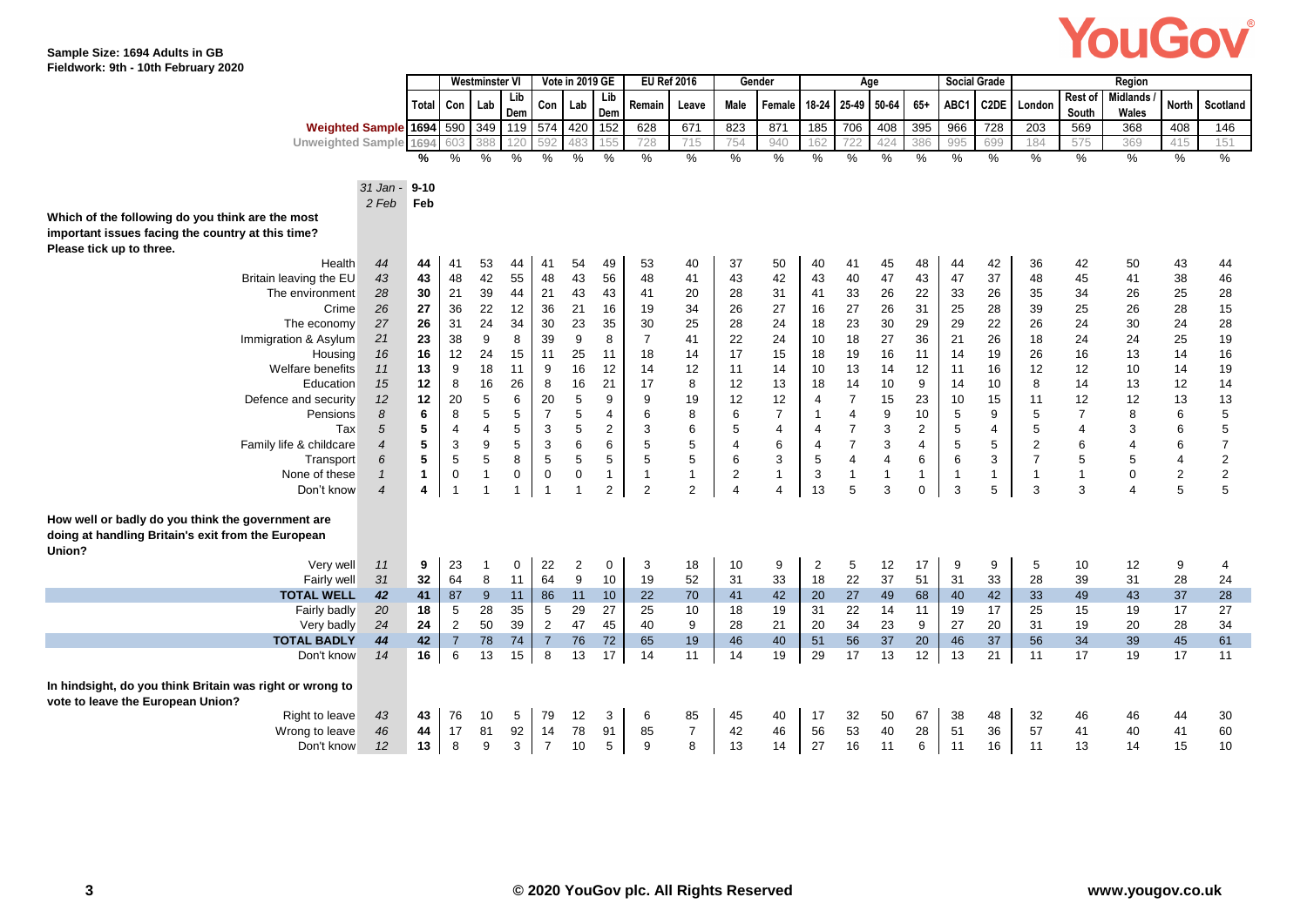

### **YouGov Weighting Data**

YouGov weights GB political surveys by (1) age interlocked with gender and education, (2) political attention (3) social grade (4) 2019 recalled vote interlocked with region and (5) EU referendum recalled vote. Weighting targets are YouGov estimates, data sources used in the calculation of targets are cited below. General election voting intention figures are additionally weighted by likelihood to vote. The poll was carried out online.

All polls are subject to a wide range of potential sources of error. On the basis of the historical record of the polls at recent general elections, there is a 9 in 10 chance that the true value of a party's support lies within 4 points of the estimates provided by this poll, and a 2 in 3 chance that they lie within 2 points.

|                                                                                | Unweighted no. Weighted no. |            | Target %       |
|--------------------------------------------------------------------------------|-----------------------------|------------|----------------|
| Age by Gender by Education (Labour Force<br>Survey and ONS Mid Year Estimates) |                             |            |                |
| Men Over 65                                                                    | 174                         | 180        | 10.6%          |
| Men 50-64 High education                                                       | 50                          | 54         | 3.2%           |
| Men 50-64 Mid education                                                        | 84                          | 78         | 4.6%           |
| Men 50-64 Low education                                                        | 70                          | 68         | 4.0%           |
| Men 25-49 High education                                                       | 108                         | 137        | 8.1%           |
| Men 25-49 Mid education                                                        | 137                         | 125        | 7.4%           |
| Men 25-49 Low education                                                        | 77                          | 88         | 5.2%           |
| Men Under 25 High education                                                    | 19                          | 15         | 0.9%           |
| Men Under 25 Mid & Low education                                               | 35                          | 78         | 4.6%           |
| Women Over 65                                                                  | 212                         | 215        | 12.7%          |
| Women 50-64 High education                                                     | 52                          | 51         | 3.0%           |
| Women 50-64 Mid education                                                      | 96                          | 88         | 5.2%           |
| Women 50-64 Low education                                                      | 72                          | 69         | 4.1%           |
| Women 25-49 High education                                                     | 154                         | 147        | 8.7%           |
| Women 25-49 Mid education                                                      | 155                         | 130        | 7.7%           |
| Women 25-49 Low education                                                      | 91                          | 78         | 4.6%           |
| Women Under 25 High education                                                  | 22                          | 19         | 1.1%           |
| Women Under 25 Mid & Low education                                             | 86                          | 73         | 4.3%           |
| Political Attention (British Election Study face to<br>face element)           |                             |            |                |
| Low $(0,1,2)$                                                                  | 127                         | 322        | 19.0%          |
| Medium (3-7)                                                                   | 1152                        | 1016       | 60.0%          |
| High (8,9,10)                                                                  | 415                         | 356        | 21.0%          |
| <b>Social Grade</b> (NRS and 2011 census)                                      |                             |            |                |
| AВ                                                                             | 508                         | 474        | 28.0%          |
| C <sub>1</sub>                                                                 | 487                         | 491        | 29.0%          |
| C <sub>2</sub>                                                                 | 321                         | 356        | 21.0%          |
| DE                                                                             | 378                         | 373        | 22.0%          |
| EU Referendum Vote (Election Result)                                           |                             |            |                |
| Remain                                                                         | 728                         | 628        | 37.1%          |
| Leave<br>Don't Know / Did Not Vote                                             | 715<br>251                  | 671<br>395 | 39.6%<br>23.3% |
|                                                                                |                             |            |                |